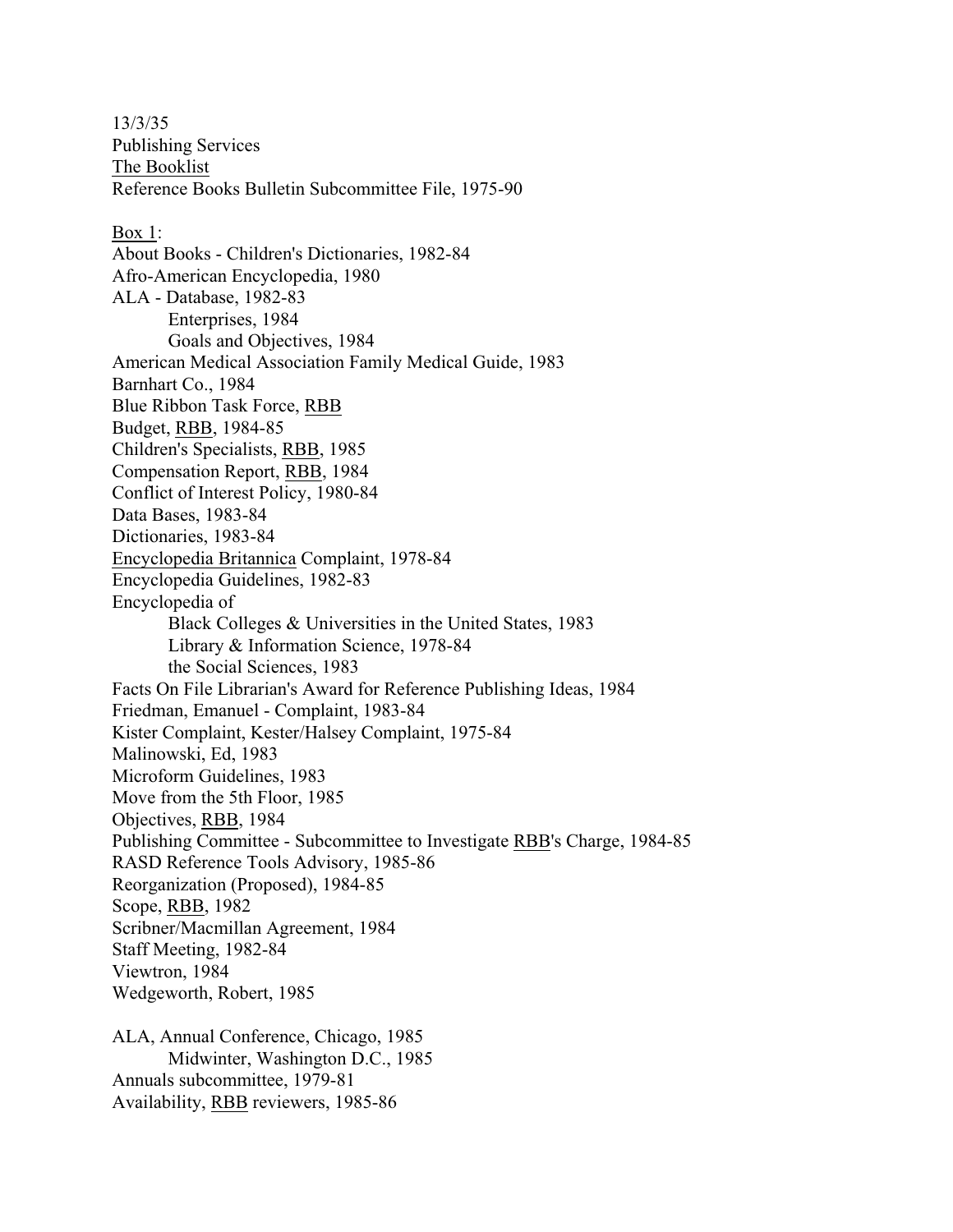## 13/5/35 2

Booklist Editor, Brawley, 1970, 1979-88 Editorial Advisory Board, 1975-85 RBB Book Sales, 1985-86 Carnegie Grant Proposal, 1984-85 Central Production Unit (CPU), 1983-88 Children's Dictionaries Pamphlet--Carnegie Grant, 1983-87 Conference Program Planning subcommittee, 1982-87 Great Contemporary Issues, 1980 Manual subcommittee, 1986 Marketing/Publishing services, 1986-87 New appointments, 1985-86 1984-85 Office procedures, RSS, 1984-87 Organization, RBB, 1986 Oversight committee, 1984-85 Publishing services, Gary Facente, 1984-86 RBB Manual, sales requests, 1985 Reprint, RBB Annual, 1984-85 1983-84 (Indexing, etc.) Selection of titles reports, 1985-87 RSBR Committee Editorial Board & Subcommittees, Index to Minutes and Dockets, 1950-70 Minutes and dockets, January 1979-December 1983

## Box 2:

Blue Ribbon task force, 1982 1982 Suspension of RSBR, correspondence Minutes and dockets, January 1983-January 1985 1984/85 Circular Book Editorial Board Manual, 1985 Circular Record of the RBB Editorial Board Office, 1985-86 RSBR Committee Circular Letter, 1980 (1 bound vol.) 1981 (2 bound vols.) 1982 (2 bound vols.) 1983 (1 bound vol.)

ALANET/WANG/TTE Instructions, 1986-87 ALSC/YASD/RASD Ad Hoc Committee on Reference Sources Reviews, 1984-85 Correspondence of Helen K. Wright, editor RBB Reference Books Bulletin Survey Better Business Bureau Biographical Dictionaries List, 1984-85 Correspondence Report Booklist, Editorial Advisory Board, 1985-86 Annual Conference agenda and minutes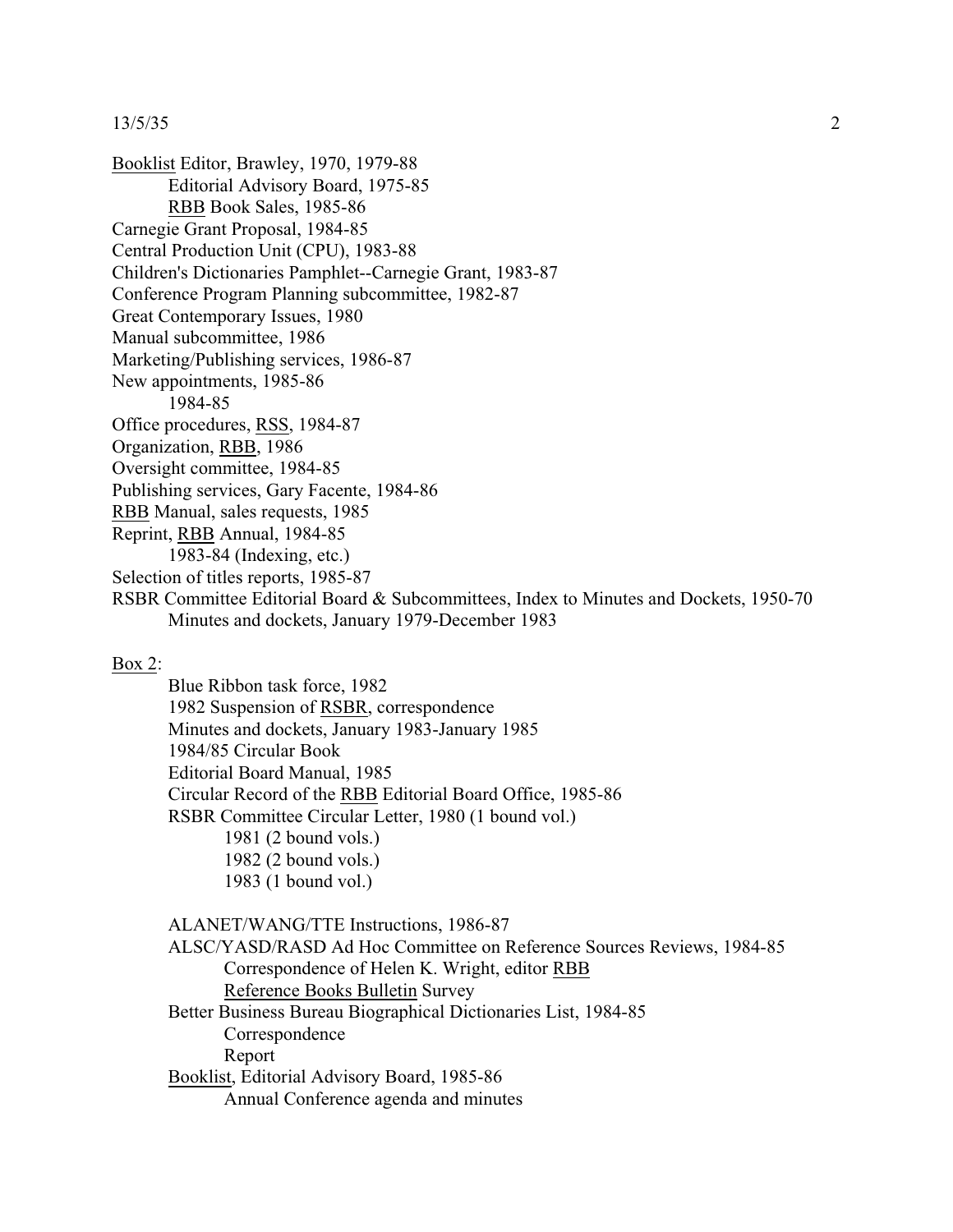Annual Report Sisac's Market Test **Directory** Pamphlets, bulletins and announcements Midwinter Meeting agenda and minutes Midwinter Report Booklist/RBB Pre-Press Task Force, 1987-88 Memoranda Electronic Pre-press Publishing System Project Quarterly Management Report Booklist/RBB Survey, 1983

## Box 3:

Choosing a Desk Dictionary Pamphlet, 1984-86 Dictionaries for Children and Young Adults, 1984-85 Lincoln Library Encyclopedia, 1974-83 Publishers' Correspondence, 1983-84 RBB Alumni Correspondence, 1984-85 RBB Editorial Board Membership, 1984-85 Assignment data, RBB reviewers Correspondence **Directory** RBB Editorial Board Subcommittees, Discussion with the Publishing Committee, 1982-86 RBB Relation to Publishing Committee Memos, 1982-86 Agendas and minutes of meetings, 1984-85 Preamble, Goals, Principles, Objectives, and Priorities of ALA Publishing Services, 1984 Report of ALA Blue Ribbon Task Force, 1982 Directory, 1984-85 RBB Rosters, (2 folders), 1984-87 Staff, RBB, 1983-85 Correspondence of Helen K. Wright "Future Trends in Database Production", two audio tape cassettes, Annual Conference Program, 1981 Academic American Encyclopedia, 1981-85 Five-Year Review, 1988 Merit Students Encyclopedia, 1986 Past Agreements, 1987 RBB Editorial Board Recommendations for Membership, 1985 Editorial Board Personal Data, 1984-86 Annual Reports, 1973-85 BKL Advisory Board Minutes, 1973-75, 1984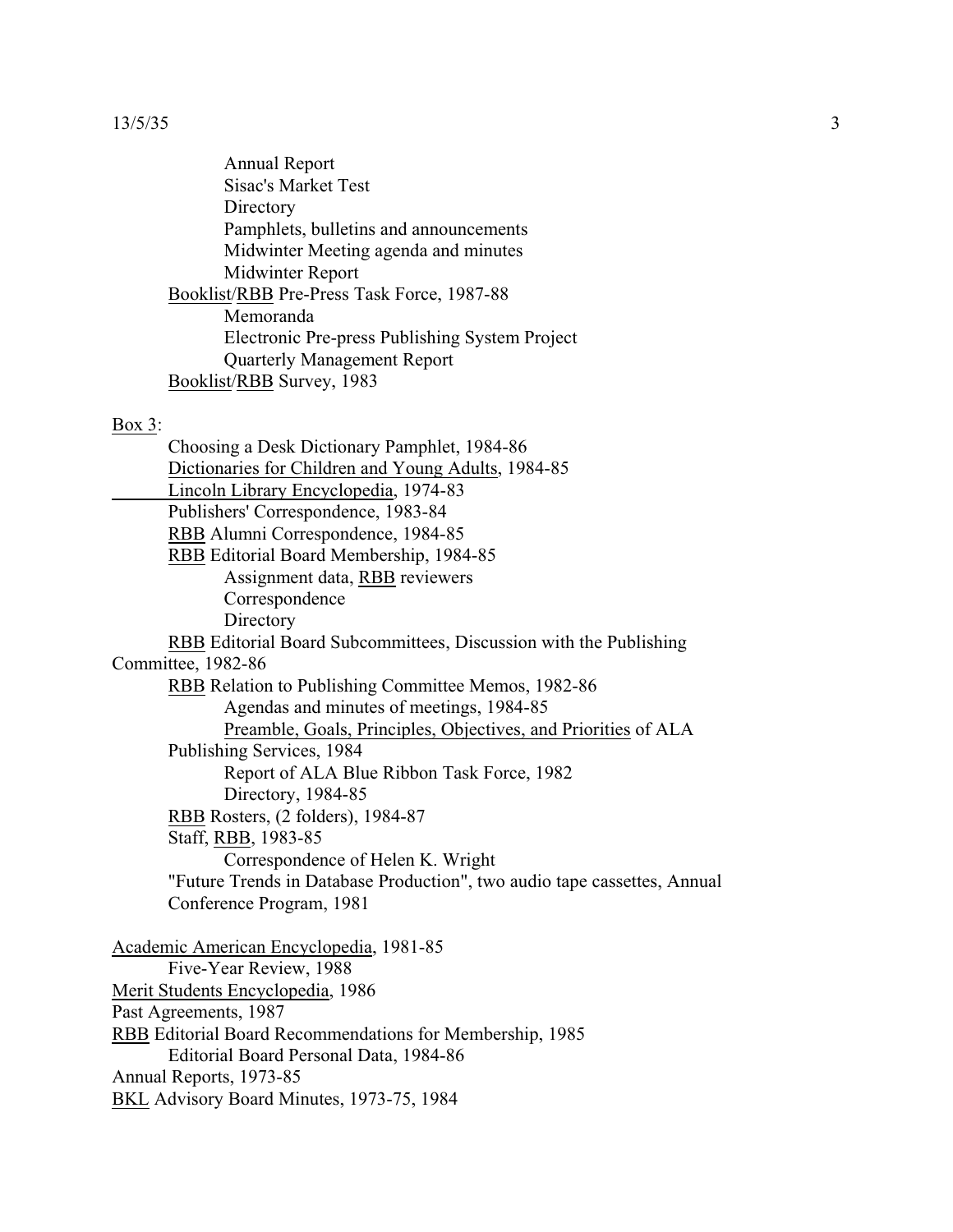## 13/5/35

Advisory Board Appointments, 1974-76 Correspondences/Clippings, 1913-72 Editors' Monthly Reports (P. Brawley), 1983-84 Correspondence/Subscription Tallies, 1930-67 Advisory Board Activity, 1974-75 BKL-RBB Merger, 1983 Advisory Board Report Packets, (3 folders), 1986-90 Back Issues, 1917,27,32,41,55,61,65,70 50th Anniversary correspondence and notes, 1955 75th Anniversary Reception, 1980 Box 4: ALANET, 1983-87, 1990 1987-92 Bar Codes, 1988 Editor's Meetings, 1986-87 Format/Coding, 1985, 1988-89 Library, ALA, 1985-87, 1990 Manual, RBB, 1985-87 Marketing/Publishing Services, 1984-87 1987-88 Preview, 1989 Publishing Committee, 1985-86 1986-87 1987-88 1988-89 Q&A Software, with diskettes, 1986-88 Reference Book Evaluations, 1983 Reference Book Bulletin - Editorial Board Manual, 1986 Sandy Whiteley Editorial File s Alumni Correspondence, 1985-86 1986-87 1987-88 1988-89 Editorial Board Correspondence, 1985-86 1986-87 1987-88 1988-89 Interns, 1988-90 Membership, 1985-86 1986-87